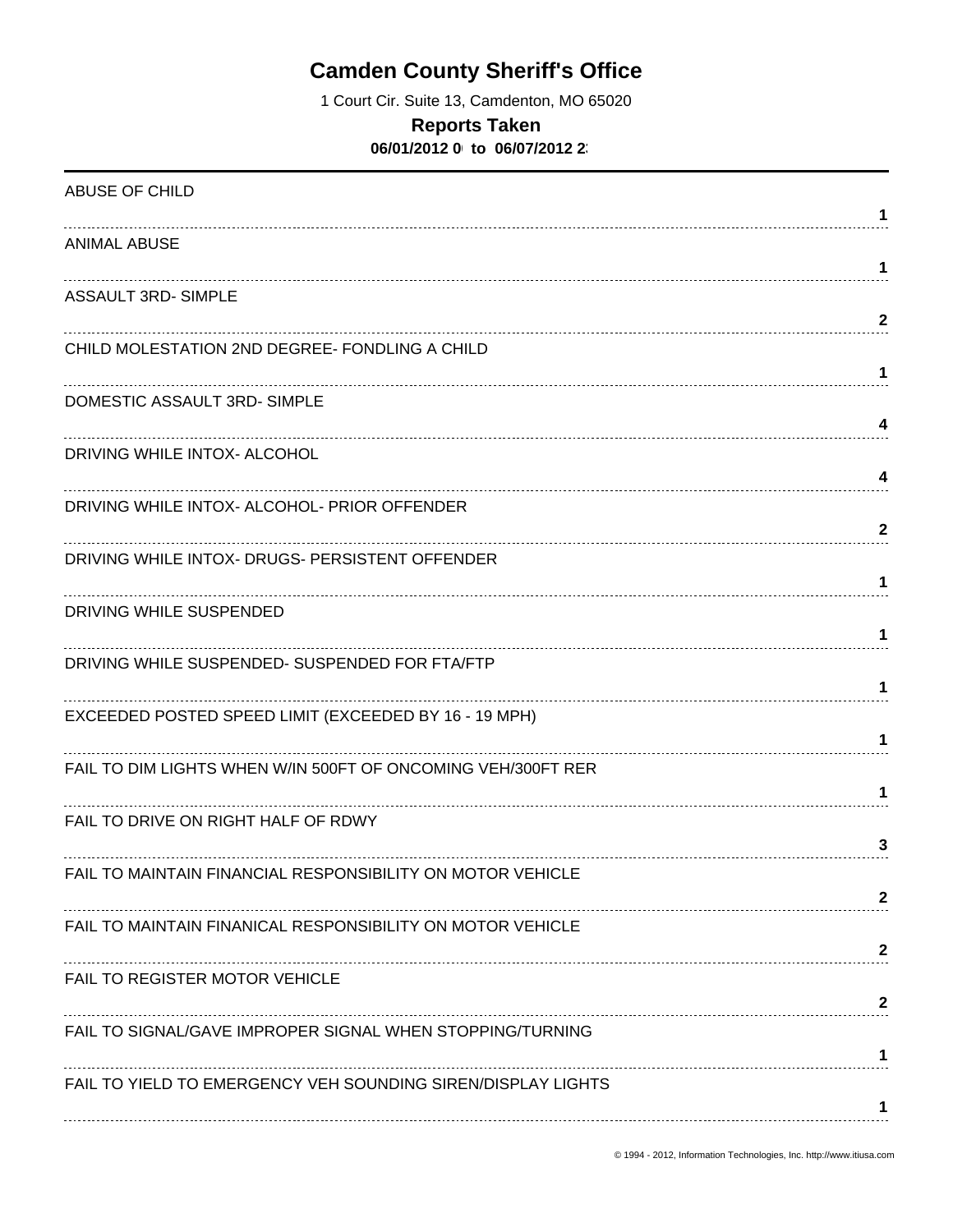# **Camden County Sheriff's Office**

1 Court Cir. Suite 13, Camdenton, MO 65020

#### **Reports Taken**

**06/01/2012 0 to 06/07/2012 23** 

| FRAUDULENT USE OF A CREDIT/DEBIT DEVICE- VALUE LESS THAN \$50 | 1            |
|---------------------------------------------------------------|--------------|
| FRAUDULENTLY OBTAIN/ATTEMPT TO GAIN CREDIT GOODS/SERVICES     | 1            |
| HARASSMENT TO FRIGHTEN OR DISTURB ANOTHER PERSON              | 1            |
| HH- DRIVING WHILE REVOKED                                     | 1            |
| HH- EXCEED POSTED SPEED LIMIT (6-10 MPH OVER)                 | 1            |
| HH- EXCEED POSTED SPEED LIMIT (16-19 MPH OVER)                | $\mathbf{2}$ |
| HH- FAIL TO PROVIDE PROOF OF INSURANCE                        | 3            |
| HH- FAIL TO REGISTER MOTOR VEHICLE                            | 1            |
| HH- FAIL TO STOP AT STOP SIGN                                 | 1            |
| HH- SEATBELT- DRIVER FAILED TO WEAR SEAT BELT                 | 1            |
| <b>IDENTITY THEFT- UP TO \$500</b>                            |              |
| KIDNAPPING- MINOR                                             | 1            |
| MISSING JUVENILE                                              | 1            |
| PASSING BAD CHECK-\$500/MORE- NO ACCOUNT/INSUFFICIENT FUNDS   |              |
| PEACE DISTURBANCE- 1ST OFFENSE                                |              |
| POSSESSION OF CONTROLLED SUBSTANCE                            | 1            |
| POSSESSION OF MARIJUANA- UP TO 35 GRAMS                       |              |
| PROPERTY DAMAGE 1ST-PRIVATE                                   | 1            |
|                                                               | 1            |